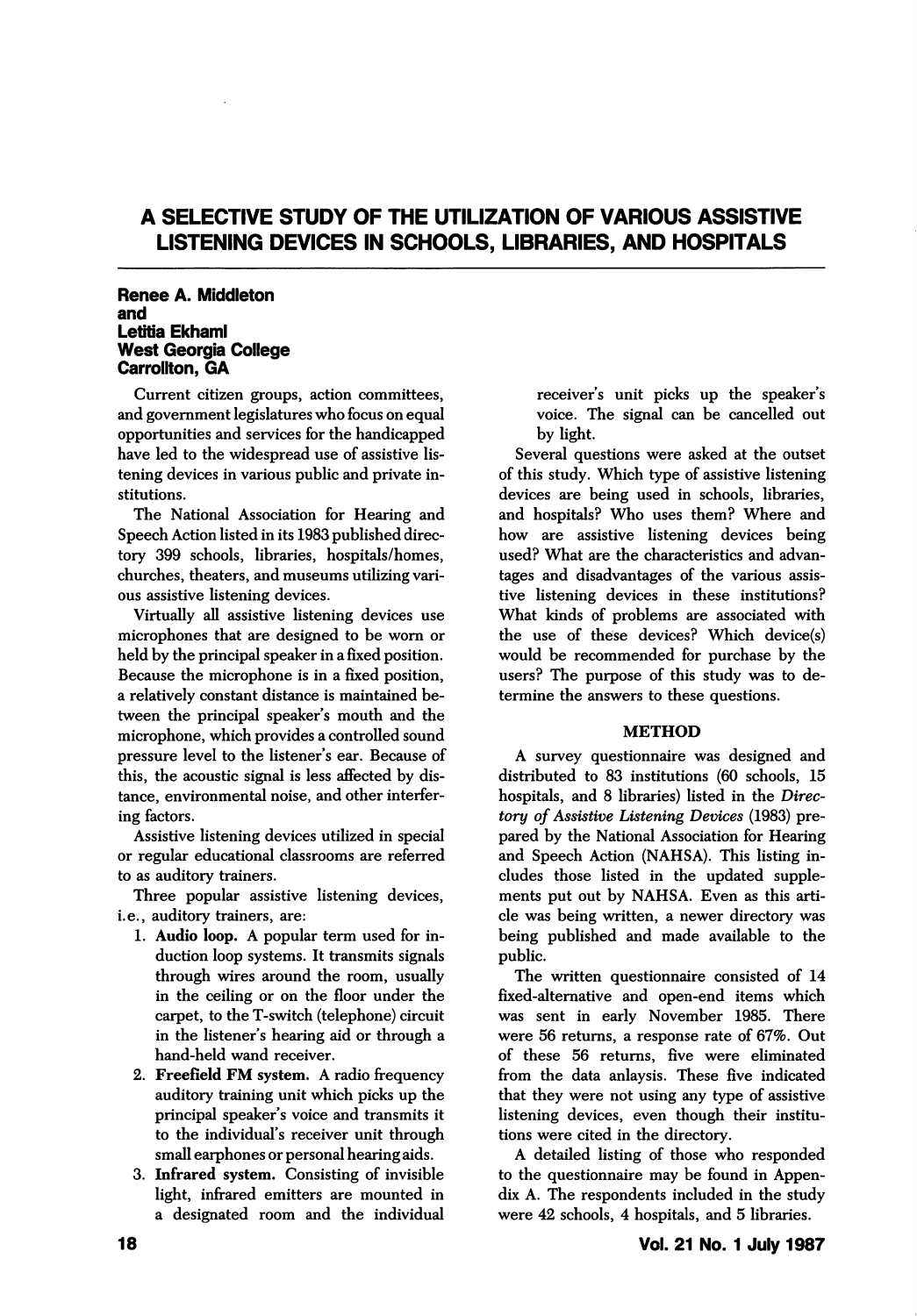# RESULTS

# Type of Assistive Listening Device Used in Each Setting

Asked which type of assistive listening device(s) they are using, the majority of the schools (37 or 88%) indicated they were using freefield FM systems. Of these, 43% reported utilizing Telex FM auditory training systems, another 43% reported utilizing Phonic Ear FM auditory training systems. Fourteen percent (14%) did not indicate the system(s) they were utilizing. Only 16% of the schools reported using audio loop systems, while only 12% used infrared sys tems. It should be noted that some of the res pondents used more than one system.

Eight libraries were on the list. Three re turned the questionnaire, however, stating they were not utilizing any type of assistive listening device. This cut the total number of respon dents down to five. Of these, 80% (four out of five libraries) returned their questionnaires. All of these respondents utilized audio loop sys tems, the majority of which were home-made. None of the libraries studied reported using freefield FM or infrared systems.

Of the fifteen hospitals listed, three returned their questionnaires indicating they were not using any type of assistive listening device. This cut the total number of possible respondents down to twelve. Of these twelve, five returned their questionnaires. From this group, 80% (four out of five) indicated they were utilizing audio loop systems, which were also home made. Only 25% of the hospitals reported using freefield FM systems and another 25% reported using infrared systems. Table 1 gives a quick overview of the type of assistive listening de vices used in schools, libraries, and hospitals.

| <b>TABLE 1</b>                                  |  |  |  |  |  |  |  |  |
|-------------------------------------------------|--|--|--|--|--|--|--|--|
| <b>Type of Assistive Listening Devices Used</b> |  |  |  |  |  |  |  |  |
| in Schools, Libraries, and Hospitals            |  |  |  |  |  |  |  |  |

|   |    |                                 |                                            | $N = 4$      |                                                      |
|---|----|---------------------------------|--------------------------------------------|--------------|------------------------------------------------------|
| F | q, | F                               | %                                          | F            | %                                                    |
|   |    |                                 |                                            |              |                                                      |
|   |    |                                 | 0%                                         | -1           | 25%                                                  |
|   |    |                                 | 0%                                         | 1            | 25%                                                  |
| 3 | 7% |                                 | 0%                                         | -1           | 25%                                                  |
|   |    | 37 88%<br>Infrared System 5 12% | Schools<br>$N = 42$<br>- 0<br>$\mathbf{0}$ | $\mathbf{0}$ | Libraries Hospitals<br>$N = 5$<br>7 16% 4 80% 4 100% |

\*N = Total number of respondents °F = Frequency of responses

## Where the Assistive Listening Devices Are Being Used

On the question, "In which location is the assistive listening device being used?", the majority of the schools indicated they were using them in classrooms (90% response rate) and auditoriums (52% response rate). All four hospitals studied indicated their assistive listen ing devices were being used in auditoriums, while three out of five libraries (a 60% response rate) said their devices were being used in pub lic meeting rooms. Other locations were men tioned. Refer to Table 2 for a more detailed list.

TABLE 2 Location of Assistive Listening Devices

| Location                                    |     | Schools<br>$N = 42$ |   | Libraries<br>$N = 5$ |                         | <b>Hospitals</b><br>$N = 4$ |  |
|---------------------------------------------|-----|---------------------|---|----------------------|-------------------------|-----------------------------|--|
|                                             | F   | %                   | F | %                    | F                       | %                           |  |
| Classroom                                   | 38. | 90%                 | 0 | 0%                   | 1                       | 25%                         |  |
| Library or                                  |     |                     |   |                      |                         |                             |  |
| Media Center 17 40%                         |     |                     | 0 | 0%                   | 0                       | 0%                          |  |
| Auditorium                                  |     | 22 52%              | 2 | 40%                  | $\overline{\mathbf{4}}$ | 100%                        |  |
| Conference                                  |     |                     |   |                      |                         |                             |  |
| Room                                        | 7   | 16%                 | 0 | 0%                   | ı                       | 25%                         |  |
| Lounge                                      | з   | 7%                  | 0 | 0%                   | 1                       | 25%                         |  |
| Waiting Room/                               |     |                     |   |                      |                         |                             |  |
| Reception Area                              | 2   | 4%                  | 0 | 0%                   | 1                       | 25%                         |  |
| <b>Meeting Room</b>                         | 5.  | 12%                 | 3 | 60%                  | 0                       | 0%                          |  |
| Others                                      | 1   | 2%                  | 0 | 0%                   | 4                       | 100%                        |  |
| (Chapel, dining room, treatment area, etc.) |     |                     |   |                      |                         |                             |  |

 ${}^{\circ}F$  = Frequency of responses

Characteristics of Assistive Listening Devices

Respondents were given a checklist of possi ble characteristics applicable to the particular assistive listening devices they were using. The results are reported in Table 3. Infrared systems appear to be the systems of choice in terms of durability, ease of operation, maintenance, and technical quality (fidelity). FM-systems are the choice systems where portability (mobility) is concerned.

# Type of Audiences Using the Assistive Listening Device

The majority of the respondents in the schools said that their hearing-impaired stu dents and normally hearing teaching staff were the ones utilizing the assistive listening devices in their institutions. The majority of the respon dents from the hospitals indicated that their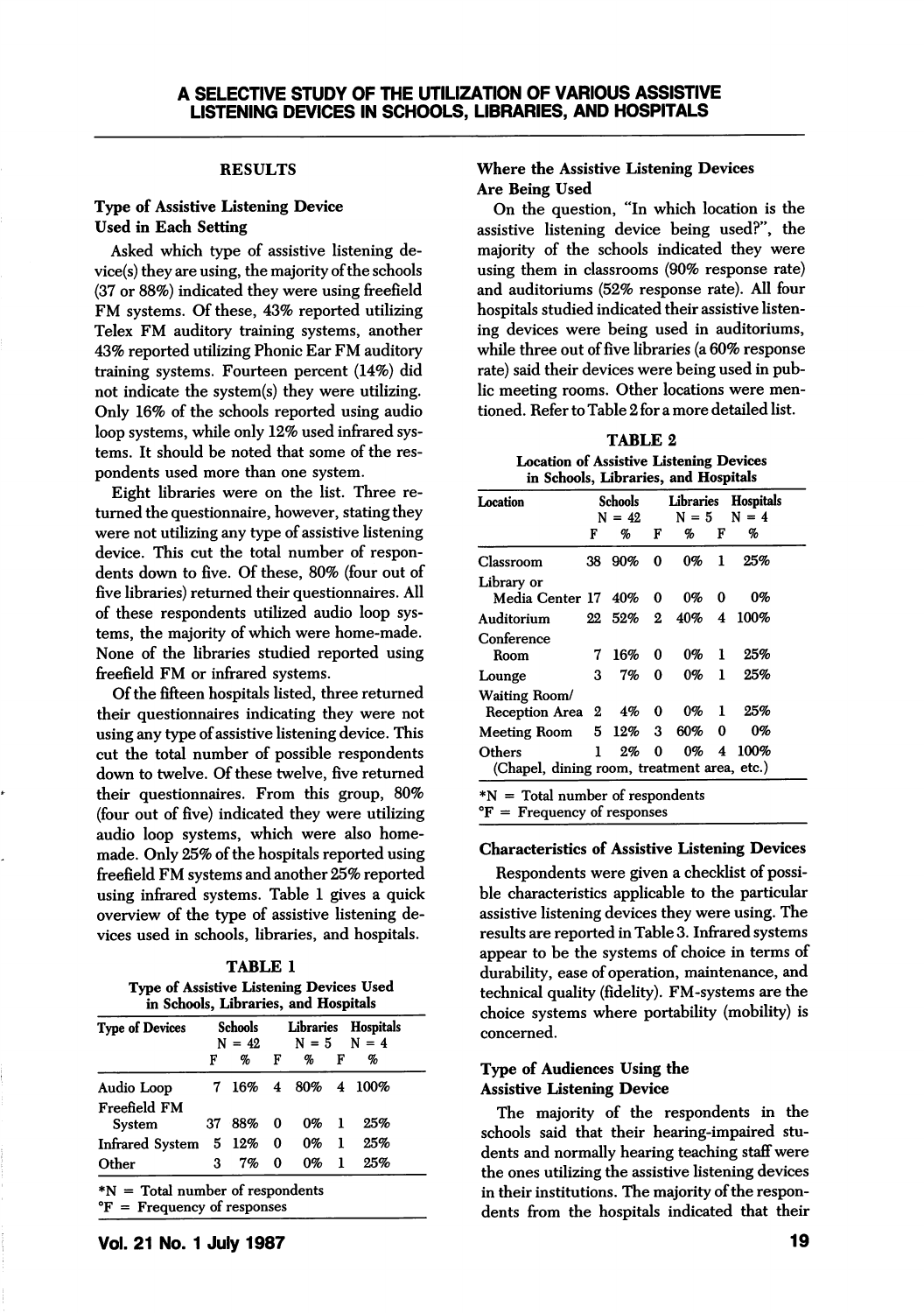# TABLE 3

Positive Characteristics of Assistive Listening Devices Reported by Schools, Libraries, and Hospitals

| <b>Characteristics</b>                     | Audio Loop Infrared FM System |      |      |
|--------------------------------------------|-------------------------------|------|------|
| Ease of installation                       | .50%                          | 50%  | N/A  |
| Portability/mobility                       | 0%                            | 0%   | 100% |
| Durability                                 | 67%                           | 100% | 70%  |
| Ease in Operation                          | 58%                           | 100% | 70%  |
| Ease in Maintenance                        | 58%                           | 100% | 49%  |
| Affordability                              | 33%                           | 16%  | 16%  |
| High Fidelity/<br><b>Technical Quality</b> | 0%                            | 100% | 68%  |
| Other                                      | ΝR                            | NR   | NR   |

Note: Scores can be interpreted as follows:  $0.50\% =$  poor, 50-65% = fair, 65-70% = good,  $70-100\%$  = excellent.

hearing-impaired patients were the ones availing themselves of the assistive listening devices while two hospitals (half of the respondents) re ported that their normally hearing administra tive staff members were using the devices in order to demonstrate to hearing-impaired pa tients application possibilities in their homes and communities. Four out of five libraries studied indicated that their hearing impaired patrons were the ones utilizing their devices. They did not cite any normally hearing individuals as users of the devices for their personal needs.

A complete breakdown of hearing-impaired and/or normally hearing users can be found in Table 4.

#### TABLE 4

Type of Audience Using the Assistive Listening Devices in Schools, Libraries, and Hospitals

|                                      | Schools<br>$N = 42$ |          |                  | Libraries<br>$N = 5$ | <b>Hospitals</b><br>$N = 4$ |       |
|--------------------------------------|---------------------|----------|------------------|----------------------|-----------------------------|-------|
|                                      | F                   |          | % F              | %                    | F                           | %     |
| A. Hearing Impaired Individuals      |                     |          |                  |                      |                             |       |
| Administrative Staff                 | 8                   | 19%      | 0                | 0%                   | 0                           | 0%    |
| Teaching Staff                       | 15                  | 36%      | 0                | 0%                   | 0                           | 0%    |
| Clerical Staff                       | 5                   | 12%      | 0                | 0%                   | 0                           | 0%    |
| Students                             | 25                  | 60%      | $\boldsymbol{0}$ | 0%                   | 2                           | 50%   |
| <b>Clients/Patients</b>              | 6                   | 14%      | -1               | 20%                  | з                           | 75%   |
| Other                                | 4                   | $10\%$ 4 |                  | 80%                  | -1                          | 25%   |
| <b>B.</b> Normal Hearing Individuals |                     |          |                  |                      |                             |       |
| Administrative Staff                 | 6                   | 14%      | 0                | 0%                   | 2                           | 50%   |
| Teaching Staff                       | 23                  | 55%      | 0                | 0%                   | 0                           | 0%    |
| Clerical Staff                       | 4                   | 10%      | 0                | 0%                   | 0                           | $0\%$ |
| Students                             | 6                   | 14%      | 0                | 0%                   | 0                           | 0%    |
| <b>Clients/Patients</b>              | ı                   | 2%       | 0                | 0%                   | 1                           | 25%   |
| Other                                | 0                   | 0%       | 0                | 0%                   | 0                           | 0%    |
| $N =$ Number of respondents          |                     |          |                  |                      |                             |       |

 ${}^{\circ}F$  = Frequency of response

Asked how the assistive listening devices are being used in their particular setting, the major ity of the schools (71%) said that they were used for instructional purposes in the classroom. Only 19% of the schools reported use of the systems for plays, musicals, lectures, movies, concerts, and commencement exercises in au ditoriums and 17% of the respondents from the schools reported use of the systems in speech therapy and auditory training. The majority of the libraries (88%) said their assistive listening devices were being used in public meeting rooms by hearing-impaired groups during meetings, lectures, workshops, and film pro grams. Respondents from hospitals gave varied answers. They indicated that the devices were used during devotions, special events, recre ation, informational meetings, and training programs.

## Problems Encountered By Users

When respondents were asked what specific problems they experienced with their particular assistive listening device(s), problems encoun tered were minimal, on the whole (see Table 5). The majority of the respondents (94%) said they would recommend the purchase of the specific assistive listening device(s) they were using. A detailed view of the specific problems and par ticular systems utilized by schools, libraries , and hospitals are reported as follows:

Schools: The schools were the only ones re porting the use of FM-Systems as indicated in Table 5. As was mentioned earlier, problems reported were minimal. Seventeen percent (17%) of these schools responding utilized audio loop systems. Of these, 43% indicated they had problems with cross-talk between rooms and 29% reported having problems because of limited mobility. Fourteen percent (14%) reported problems with marketing their system for the greatest number of users, maintenance of equipment, problems with abuse or vandalism, and poor acoustical performance. Twelve per cent (12%) of the schools utilized infrared sys tems. Minimal problems were reported.

Libraries: All five libraries studied utilized audio loop systems. The majority of them indi cated they were not experiencing any known problems with their systems. One library did indicate obtaining poor acoustical performance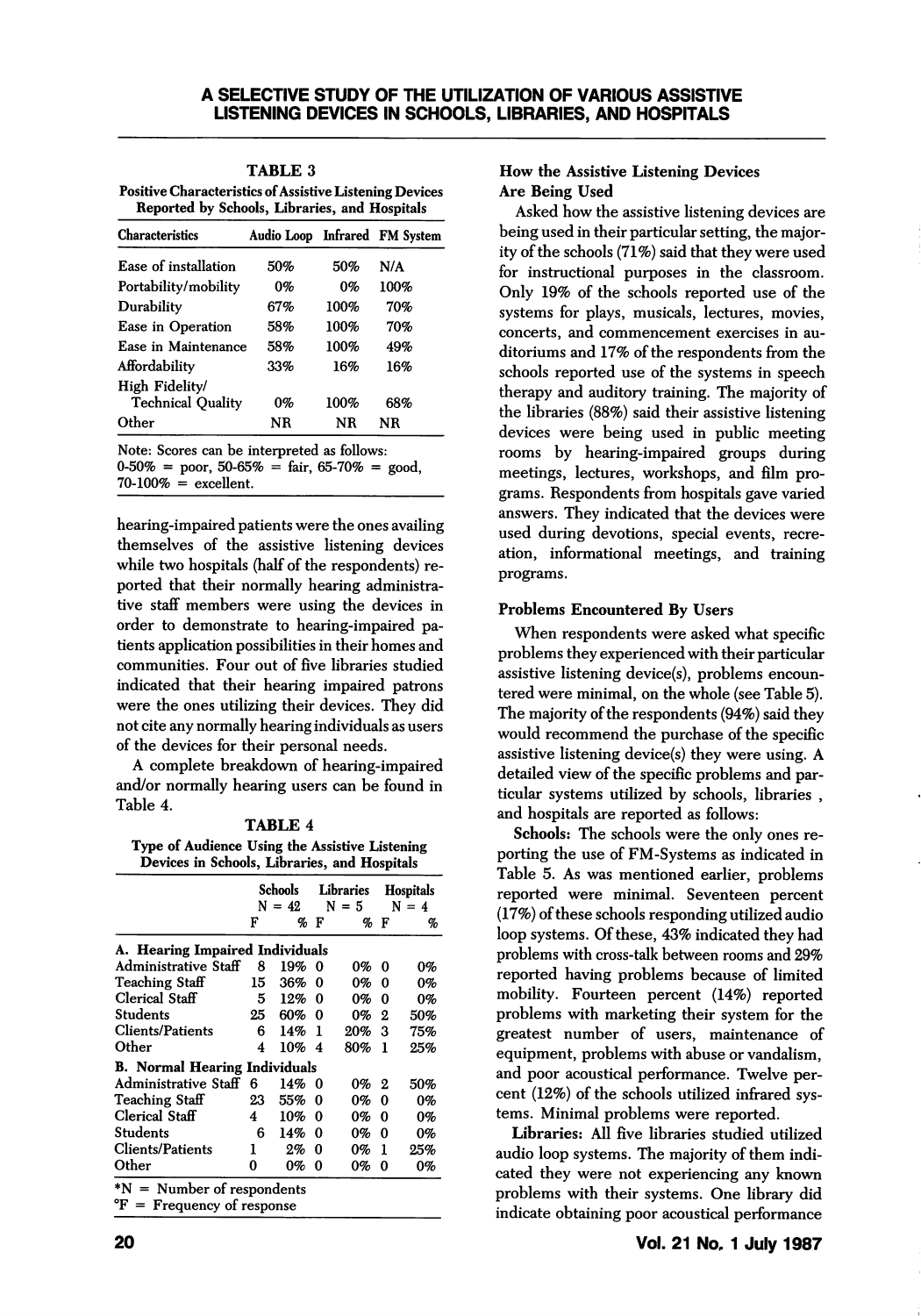## A SELECTIVE STUDY OF THE UTILIZATION OF VARIOUS ASSISTIVE LISTENING DEVICES IN SCHOOLS, LIBRARIES, AND HOSPITALS

from the system. However, it should be noted that the system was reported to have been "rigged up" by the library technicians with the assistance of a nearby university.

Hospitals: Eighty percent (80%) indicated they were utilizing audio loop systems. Fifty percent (50%) indicated they had problems with training individuals to use the systems and with matching the loop system with an individual's personal hearing aid (listed as other). Twentyfive percent indicated they were utilizing an infrared system to demonstrate various assistive listening devices to their hearing-impaired clients. The hospitals reported having no prob lems with their infrared systems.

#### TABLE 5

Problems Encountered with Assistive Listening Devices Used in Schools, Libraries, and Hospitals

| Problem                                     | AL  | TR  | FM° |
|---------------------------------------------|-----|-----|-----|
| Difficulty in installation                  | 0%  | 17% | 0%  |
| Difficulty in maintaining                   | 13% | 17% | 14% |
| Poor acoustical performance                 | 20% | 17% | 3%  |
| Cross-talk between rooms                    | 27% | 17% | 0%  |
| <b>Limited Mobility</b>                     | 27% | 0%  | 0%  |
| Daylight interference with<br>sound quality | 0%  | 17% | 0%  |
| Frequency of equipment<br>breakdown         | 0%  | 17% | 19% |
| Training of users                           | 20% | 17% | 16% |
| Problems with abuse or<br>vandalism         | 0%  | 17% | 16% |
| Availability of indiduals to                |     |     |     |
| repair                                      | 0%  | 0%  | 11% |
| Other                                       | 13% | 17% | 05% |

\*AL (Audio Loops); IR (Infrared); FM (Freefield FM-Systems) "(Schools only)

#### Remedies for Problems

Infrared: When asked what was done to remedy the various problems encountered, the response was that in some cases, there was very little that could be done if the problem dealt with the basic characteristic, function, or nature of the equipment. Suggestions for avoiding problems were as follows:

- a. Carefully training equipment attendants to check for damage and abuse to equip ment.
- b. Putting shades on the windows to cut down on daylight interference with sound quality.
- c. Mentioning the system in press releases, public service announcements, and other personally prepared printed matter to promote wider use of the system.
- Audio-Loop: Respondents suggested:
- a. Avoid using audio-loops in adjacent rooms to cut down on cross-talk between rooms.
- b. Post signs strongly stating not to touch equipment and carefully locking doors to help eliminate problems of abuse and/or vandalism.
- c. Utilize FM equipment for specific appli cations where mobility becomes a prob lem, e.g., field-trips, playground, etc.
- d. Provide inservice training by a qualified representative or audiologist to train users of the equipment.
- e. Make efforts to obtain funds to "update" hearing aids of residents and/or students to enable them to make use of audio-loop systems.
- f. Encourage student participation in educating staff and parents about the sys tem, increase staffing positions and re quest additional monies for the purpose of maintenance and upkeep of the equip ment.
- FM-Systems: Suggestions were as follows:
- a. Provide inservice training to staff, stu dents, and parents in the care and use of equipment (suggestions ranged from a one-time inservice to yearly to ongoing inservices).
- b. Train teachers to troubleshoot equip ment, maintaining a supply of spare parts (batteries, cords, receivers), referring problems to an audiologist, and maintain ing a service contract for handling problems when the breakdown of equipment occurs.

### DISCUSSION

Infrared systems would appear to be the sys tem of choice in terms of durability, operational ease, ease in maintenance, and signal quality (see Table 3). These systems provide a signal quality that can be described as stereophonic. Infrared systems are being considered for school use for lectures, movies, plays, concerts, and other similar activities. In this study, those schools utilizing infrared systems used them for just that purpose. One hospital used the device for demonstration and awareness purposes for their hearing impaired clients. As this study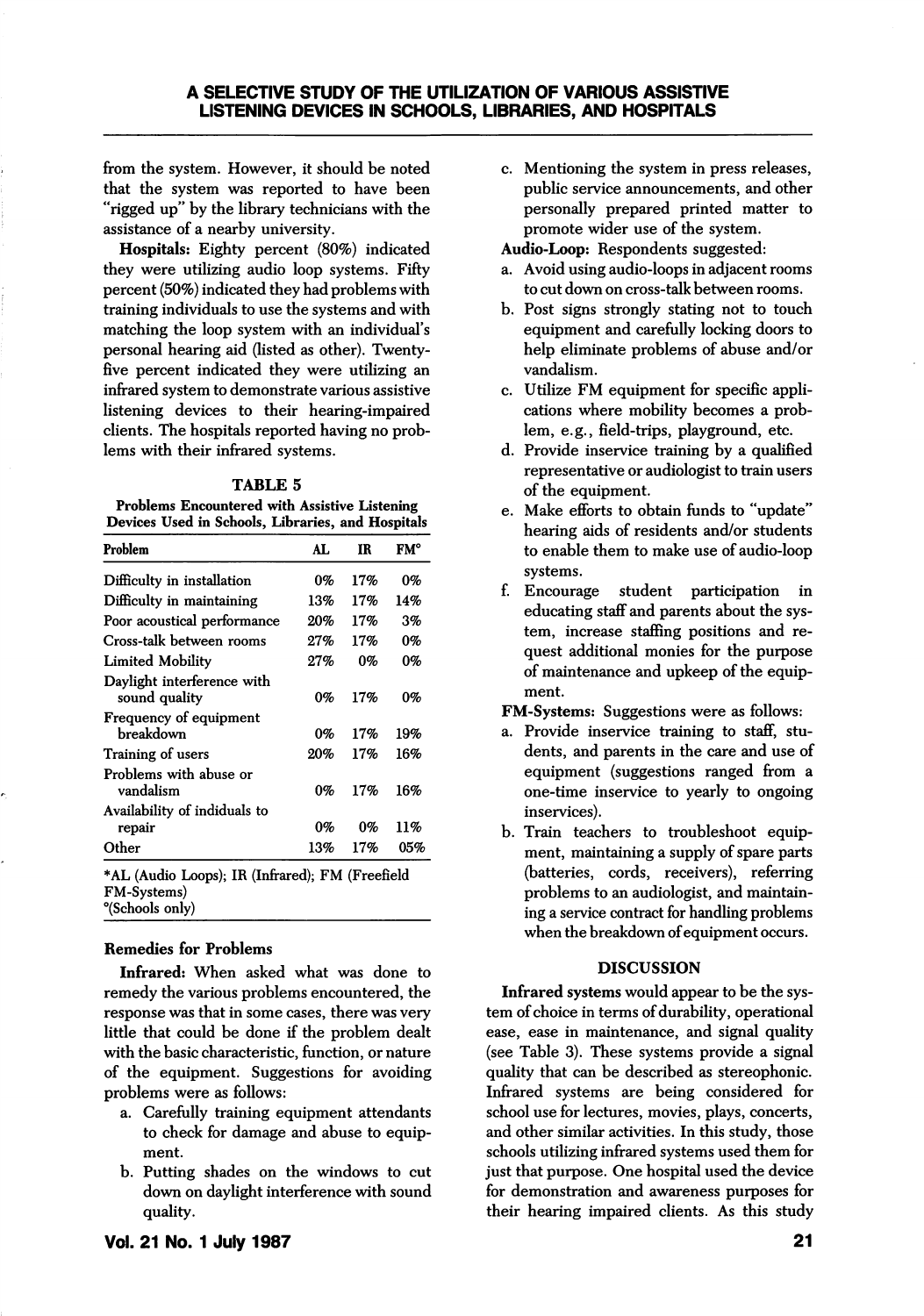indicates, these systems are not portable and are very expensive. For these reasons, this type of system has not been widely accepted for use in the education of hearing impaired students. The system should not be overlooked, however, for use with both normally hearing and hearing impaired individuals in public places such as civic centers, museums, lecture halls, audi toriums, theaters, etc., where mobility would not be a consideration and the quality of sound is of utmost importance. An infrared system would distribute an even stereophonic sound quality to all parts of the specified setting or environment to all listeners regardless of the particular seating arrangements. Hospitals should consider the wider use of infrared sys tems for the reasons reported above.

FM systems are the systems of choice in terms of portability and they require no special installation. They were also judged to be excellent systems in terms of durability and ease of operation (see Table 3). Only forty-nine percent (49%) of the respondents utilizing this device rated these systems as being easy to maintain. As these systems received an excellent rating of durability, maintenance problems are assumed to be due more to the students' and staff members' unfamiliarity in the operational use of the equipment. Maintenance problems are attri buted more to the limited knowledge on the part of the teachers and students in terms of the care and use of these systems rather than with problems with the equipment itself. Many of the respondents expressed the need for inservice training in the care and use of the FMsystems for staff, students, and parents.

It is clear from this study that the biggest problem with audio loop systems is the problem of high fidelity (see Table 3). According to Pollack (1980), when this quality is present, it is indica tive of an accurate or near accurate reproduction of the input signal. Low fidelity is characteristic of those systems which tend to distort the out put signal in relation to the input signal. Audio loop systems were reported as providing poor signal quality. Respondents in school systems also reported problems with cross-talk between rooms, i.e., the students often received the voices of teachers in the rooms adjacent to them. They also indicated that many times their hearing aids were not always compatible with the loop system because students' aids did not always have a T-switch. As this study indicates,

audio loop systems have almost been com pletely superseded in the schools for the educa tion of hearing impaired children by freefield FM systems.

In this study, only seven out of 42 schools reported using audio loop systems. Audio loop systems also lack the quality of being portable. This study did indicate, however, that hospitals and libraries in particular were placing great reliance on the use of these systems and they reported having no significant problems with their systems. The success of this system in other settings would seem to indicate that their loop systems have, for the most part, been prop erly designed and installed to match the compo nents of individual hearing aids. It is unlikely, however, that these systems will ever regain popular use as auditory training systems in the schools.

# **SUMMARY**

The purpose of this survey was to determine which type of assistive listening devices were being used in schools, libraries, and hospitals. It examined who the users were, where the devices were being used, and how they were being used. The characteristics, advantages, disadvantages, and problems associated with the use of the various assistive listening devices were also studied. Forty-two schools, four hos pitals, and five libraries participated in the study.

The majority of the schools use freefield FM systems, while the majority of libraries and hos pitals utilize audio loop systems. The majority of the schools are using their assistive listening devices in the classrooms for instructional pur poses and in auditoriums for plays, musicals, concerts, and the like. Most of the libraries are using them in the public meeting rooms for meetings, workshops, and film programs. All the hospitals studied are using their devices in the auditoriums for special events, meetings, training programs, and the like.

The audio loop systems are described as being good in terms of durability, but fair in terms of operational ease and maintenance. In frared systems are thought to be excellent in terms of durability, fidelity, ease in operation, and maintenance. The FM systems are consi dered by the respondents to be the most mobile/portable, good in terms of durability, operational ease, and technical quality.

The majority of the respondents from the